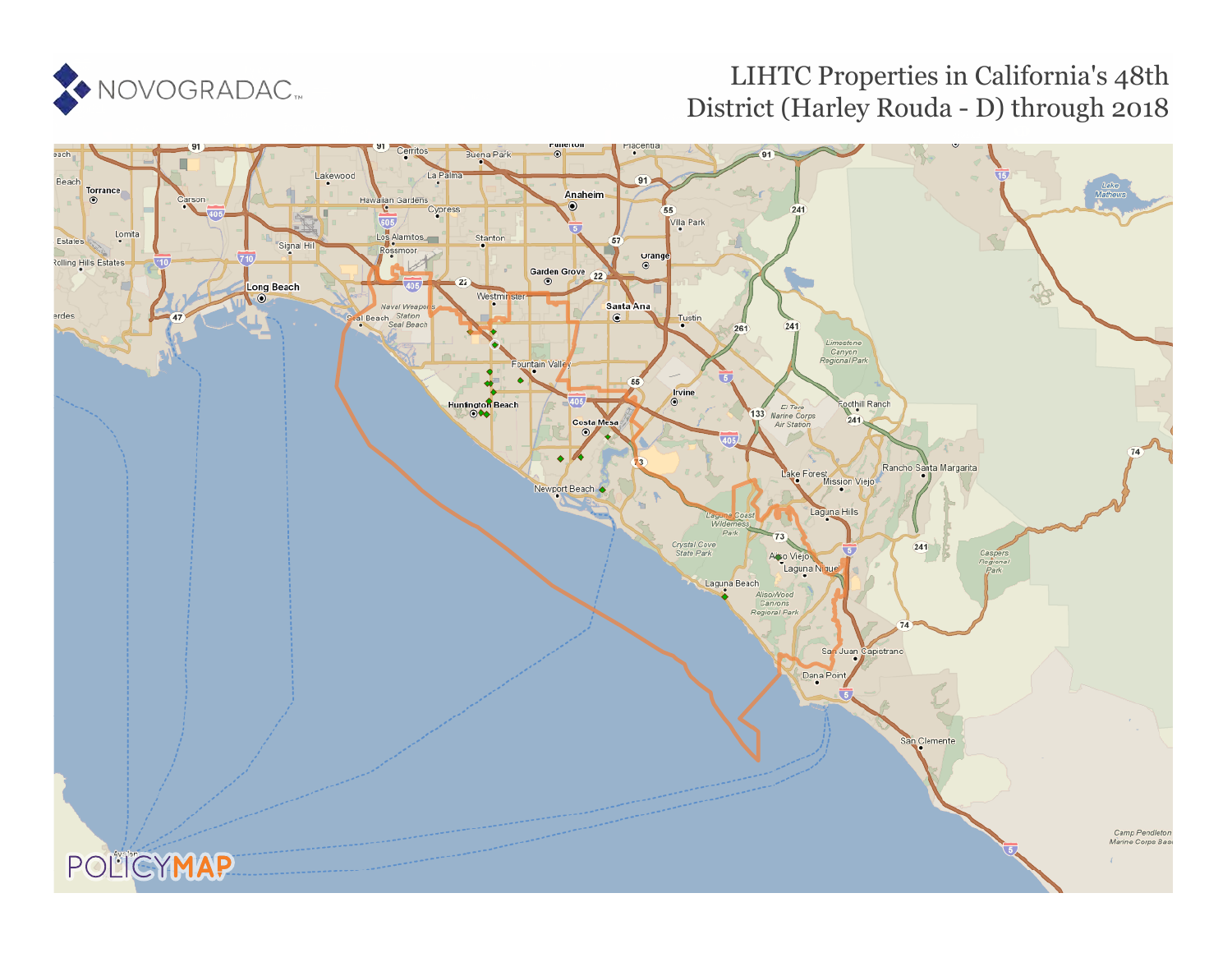## LIHTC Properties in California's 48th District Through 2018

| <b>Project Name</b>                        | <b>Address</b>                          | <b>City</b>                       | <b>State</b> | <b>Zip Code</b> | Nonprofit<br><b>Sponsor</b> | <b>Allocation</b><br>Year | Annual<br><b>Allocated</b><br><b>Amount</b> | in Service           | <b>Year Placed Construction</b><br><b>Type</b> | <b>Total</b><br><b>Units</b> | Low<br><b>Income</b><br><b>Units</b> | <b>Rent or</b><br>Income<br><b>Ceiling</b> | <b>Credit</b><br><b>Percentag Exempt</b><br>$\bullet$ | Tax-<br><b>Bond</b> | <b>HUD Multi-</b><br><b>Family</b><br>Financing/Rent<br>al Assistance |
|--------------------------------------------|-----------------------------------------|-----------------------------------|--------------|-----------------|-----------------------------|---------------------------|---------------------------------------------|----------------------|------------------------------------------------|------------------------------|--------------------------------------|--------------------------------------------|-------------------------------------------------------|---------------------|-----------------------------------------------------------------------|
| <b>LANGE DRIVE</b><br><b>FAMILY</b>        | 1621 MESA DR                            | <b>NEWPORT</b><br><b>BEACH</b>    | CA           | 92660           | No                          | 1998                      | \$326,218                                   | 1999                 | <b>New Construction</b>                        | 74                           | 74                                   | 60% AMGI                                   | 30%<br>present<br>value                               | Yes                 |                                                                       |
| <b>JACKSON AISLE APTS</b>                  | 15432<br>JACKSON ST                     | <b>MIDWAY CITY</b>                | CA           | 92655           | Yes                         | 2001                      | \$239,242                                   | 2003                 | <b>New Construction</b>                        | 30                           | 29                                   | 60% AMGI                                   | 70 %<br>present<br>value                              | No                  |                                                                       |
| FOUNTAIN VALLEY<br><b>SENIOR</b>           | 17911<br><b>BUSHARD ST VALLEY</b>       | <b>FOUNTAIN</b>                   | CA           | 92708           | No                          | 2002                      | \$1,317,517                                 | 2004                 | <b>New Construction</b>                        | 156                          | 154                                  | 60% AMGI                                   | 70%<br>present<br>value                               | No                  |                                                                       |
| <b>GLENNEYRE APTS</b>                      | 450<br><b>GLENNEYRE</b><br>ST           | LAGUNA BEACH CA                   |              | 92651           | No                          | 2003                      | \$252,664                                   | 2004                 | <b>New Construction</b>                        | 27                           | 26                                   | 60% AMGI                                   | 70%<br>present<br>value                               | No                  |                                                                       |
| <b>WOODPARK APTS</b>                       | 22702 PACIFIC ALISO VIEJO<br>PARK DR    |                                   | CA           | 92656           | No                          | 1993                      | \$1,307,868                                 | 1995                 | <b>New Construction</b>                        | 128                          | 128                                  | 60% AMGI                                   | 70%<br>present<br>value                               | $\mathbf{No}$       |                                                                       |
| HUNTINGTON VILLA 16000 VILLA<br>YORBA APTS | YORBA                                   | HUNTINGTON<br><b>BEACH</b>        | CA           | 92647           |                             | Insufficient<br>Data      | \$0                                         | Insufficient<br>Data | Not Indicated                                  | 193                          | $\mathbf 0$                          |                                            | Not<br>Indicated                                      |                     |                                                                       |
| <b>BOWEN COURT</b>                         | 1970 LAKE ST                            | <b>HUNTINGTON</b><br><b>BEACH</b> | CA           | 92648           | No                          | 2001                      | \$178,932                                   | 2002                 | <b>New Construction</b>                        | 20                           | 20                                   | 60% AMGI                                   | 70%<br>present<br>value                               | $\mathbf{No}$       |                                                                       |
| QUO VADIS APTS                             | 18992<br><b>FLORIDA ST</b>              | <b>HUNTINGTON</b><br><b>BEACH</b> | CA           | 92648           | No                          | 2001                      | \$355,534                                   | 2002                 | Acquisition and<br>Rehab                       | 104                          | 102                                  | 60% AMGI                                   | 30%<br>present<br>value                               | Yes                 |                                                                       |
| <b>EMERALD COVE</b><br><b>SENIOR APTS</b>  | 18191<br>PARKTREE CIR BEACH             | HUNTINGTON                        | CA           | 92648           |                             | 2009                      | \$467,893                                   | 2010                 | Acquisition and<br>Rehab                       | 164                          | 162                                  | 60% AMGI                                   | 30%<br>present<br>value                               | Yes                 |                                                                       |
| PACIFIC COURT APTS                         | 2200<br>DELAWARE ST BEACH               | <b>HUNTINGTON</b>                 | CA           | 92648           | $\mathbf{N}\mathbf{o}$      | 2008                      | \$549,794                                   | 2010                 | Acquisition and<br>Rehab                       | 48                           | 47                                   | 60% AMGI                                   | 30%<br>present<br>value                               | Yes                 | No                                                                    |
| PACIFIC SUN APTS                           | 17462<br><b>KEELSON LN</b>              | <b>HUNTINGTON</b><br><b>BEACH</b> | CA           | 92647           |                             | 2010                      | \$164,000                                   | 2011                 | <b>New Construction</b>                        | $6\phantom{.0}$              | $6\phantom{.0}$                      | 60% AMGI                                   | 70%<br>present<br>value                               | No                  | No                                                                    |
| ST JOHNS MANOR                             | 2031 ORANGE<br><b>AVE</b>               | <b>COSTA MESA</b>                 | CA           | 92627           | No                          | 2006                      | \$221,956                                   | 2007                 | Acquisition and<br>Rehab                       | 36                           | ${\bf 36}$                           | 60% AMGI                                   | 30%<br>present<br>value                               | Yes                 |                                                                       |
| <b>HERMOSA VISTA</b><br><b>APTS</b>        | 15353<br><b>GOLDENWEST</b><br><b>ST</b> | HUNTINGTON<br><b>BEACH</b>        | CA           | 92647           | No                          | 2003                      | \$424,881                                   | 2004                 | Acquisition and<br>Rehab                       | 88                           | 87                                   | 60% AMGI                                   | 30 %<br>present<br>value                              | Yes                 |                                                                       |